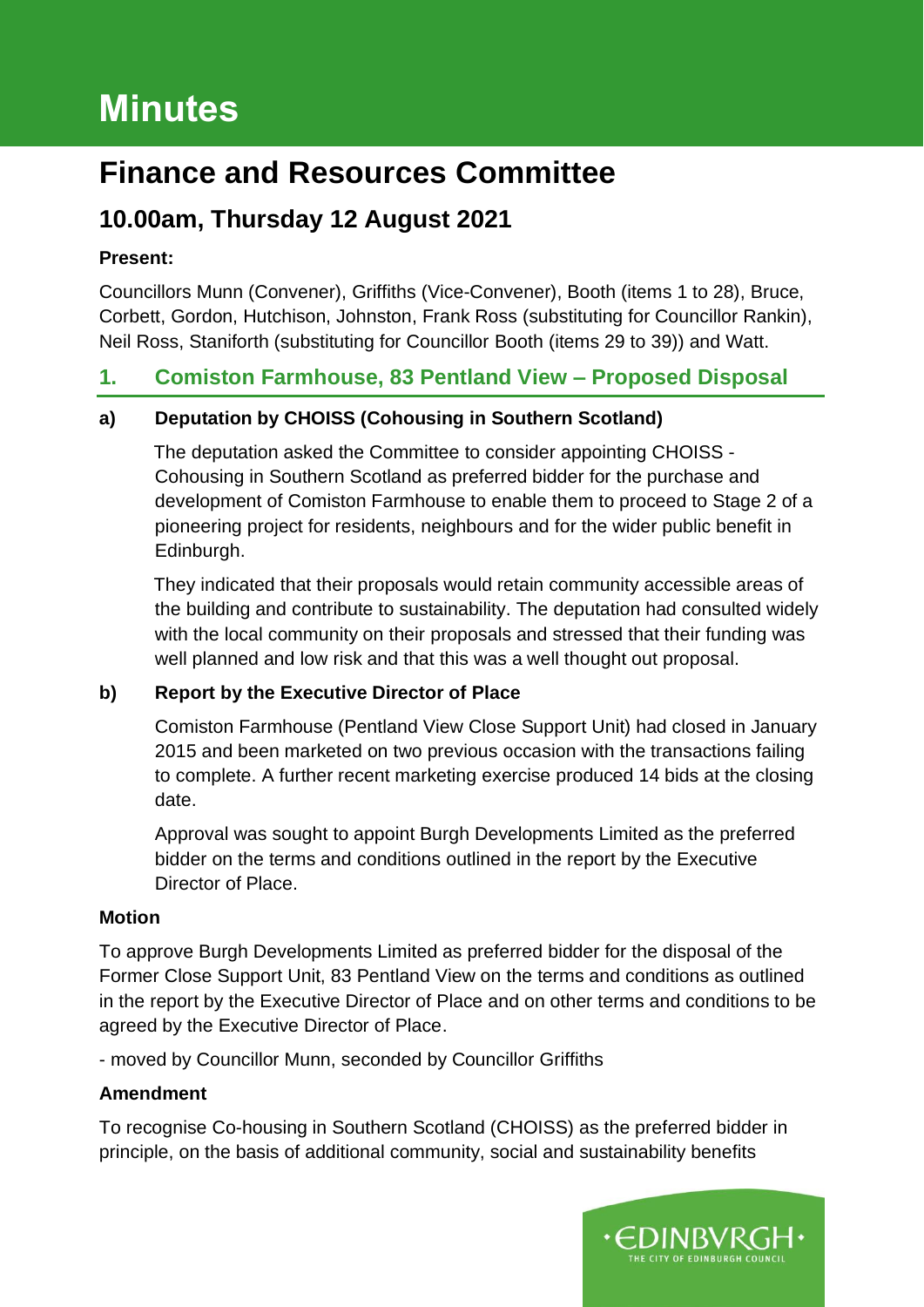outlined, subject to a final report to this committee, in not less than two cycles, confirming deliverability in technical, planning and funding terms.

- moved by Councillor Corbett, seconded by Councillor Booth

### **Voting**

The voting was as follows:

| For the motion    | - | 9 votes |
|-------------------|---|---------|
| For the amendment | - | 2 votes |

(For the motion: Councillors Bruce, Gordon, Griffiths, Hutchison, Johnston, Munn, Frank Ross, Neil Ross and Watt.

For the amendment: Councillors Booth and Corbett.)

### **Decision**

To approve the motion by Councillor Munn.

(Reference – report by the Executive Director of Place, submitted.)

#### **Declaration of Interests**

Councillor Frank Ross declared a non-financial interest in the above item as a member of an active Community Asset Transfer elsewhere in the city.

### **2. Minutes**

#### **Decision**

To approve the minute of the Finance and Resources Committee of 20 May 2021 as a correct record.

### **3. Work Programme**

The Finance and Resources Committee Work Programme for August 2021 was presented.

#### **Decision**

To note the Work Programme.

(Reference – Work Programme of 12 August 2021, submitted.)

### **4. Rolling Actions Log**

Details were provided of the outstanding actions arising from decisions taken by the Committee.

#### **Decision**

- 1) To agree to close the following actions:
	- Action 1 The City of Edinburgh Charitable Trusts Report to Those Charged with Governance on the 2019/20 Audit
	- Action 3 Rolling Actions Log Trustees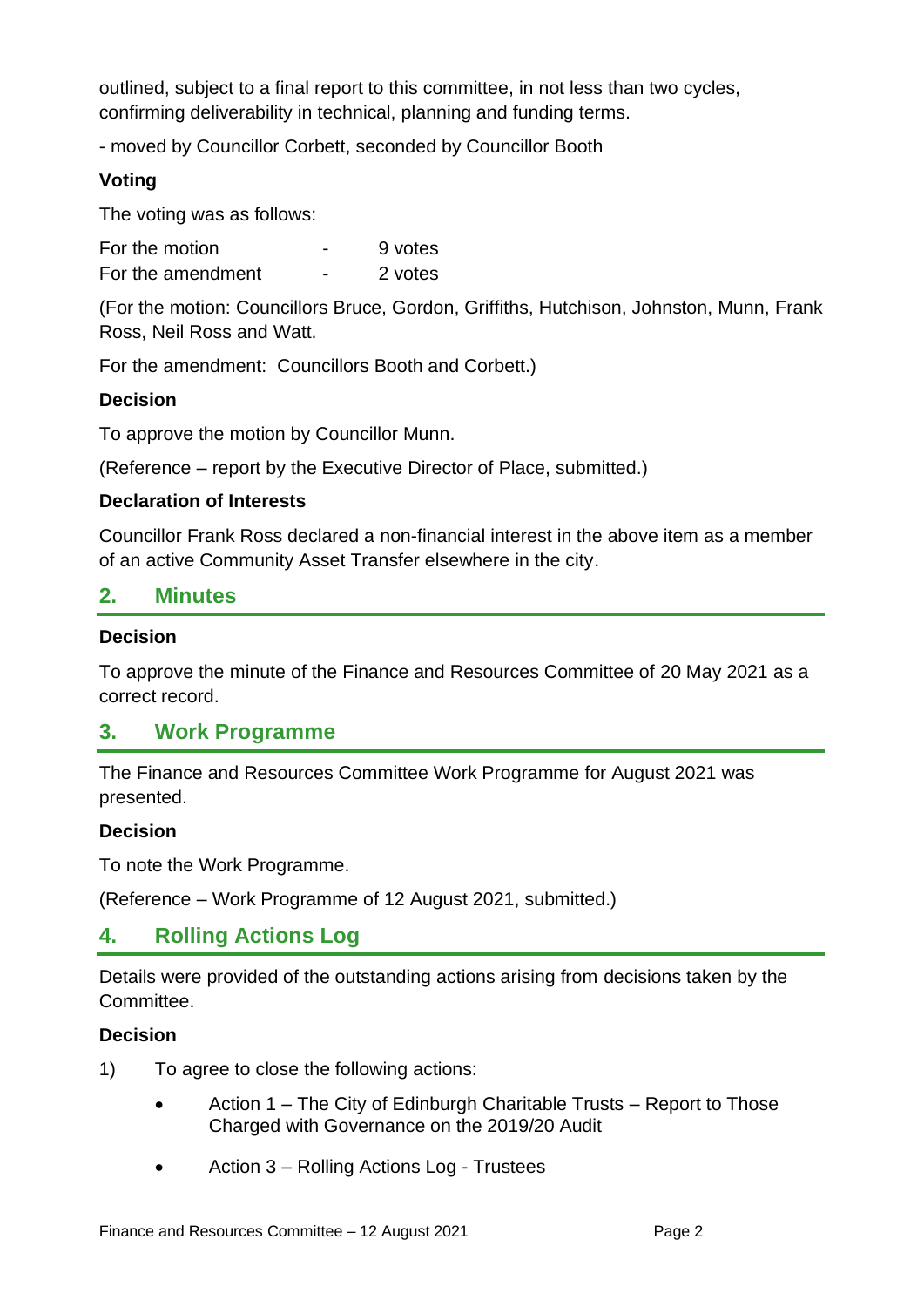- Action 4 Award of Contract for the Provision of Temporary Agency Staff, Permanent Fixed Term Contract and Short Term Supply Resources
- Action 7 Revenue Budget 2020/21 and 2021/26 Budget Framework Update
- Action 11 Petition for Consideration: Remove all Defunct Statutory Repair Notices
- Action 12 (1) Revenue Budget Framework 2021/26 Update
- 2) To otherwise note the remaining outstanding actions.

(Reference – Rolling Actions Log of 12 August 2021, submitted.)

### **5. Business Bulletin**

The Finance and Resources Committee Business Bulletin for August 2021 was presented.

#### **Decision**

To note the Business Bulletin.

(Reference – Business Bulletin, 12 August 2021, submitted.)

### **6. 2021-31 Sustainable Capital Budget Strategy – Outturn 2020/21 and Revised Budget 2021/22**

An update report provided the Committee with information on capital expenditure and funding outturns for 2020/21 with explanations for key variances.

Approval was sought of the revised capital budget strategy for 2021/22 which was set out at Appendix 2 to the report. A further update would be provided to the Committee in October 2021 which would focus on addressing identified funding pressures.

#### **Decision**

- 1) To note the 2020/21 unaudited capital outturn for the Council's General Fund and Housing Revenue Account (HRA).
- 2) To refer the report by the Executive Director of Corporate Services to the Governance, Risk and Best Value Committee as part of its work programme.
- 3) To approve the revised capital budget strategy for the financial year 2021/22, as set out in Appendix 3.
- 4) To note a further update on the Sustainable Capital Budget Strategy would be brought to the Finance and Resources Committee on 7 October 2021, with a focus on addressing the funding pressure identified in the report.
- 5) To note the revised HRA capital budget strategy for the financial year 2021/22, as approved by the Housing, Homelessness and Fair Work Committee and set out in Appendix 4 to the report.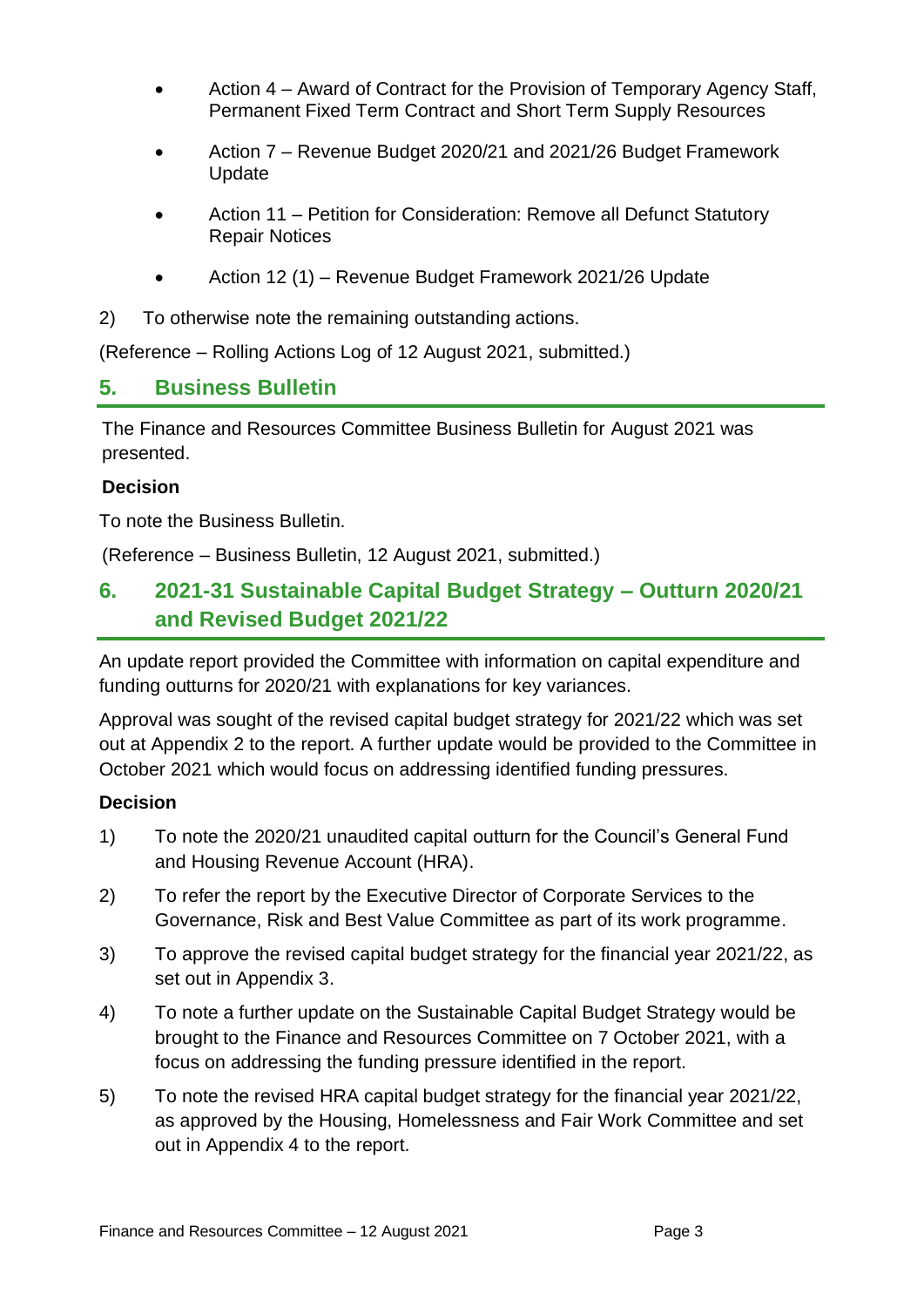- 6) To note the Council's Prudential Indicators for the Revised Budget 2021/22, as set out in Appendix 5 to the report.
- 7) To note that the National Housing Trust (NHT) advances for Sailmaker and Telford North had been repaid in full, in accordance with the NHT scheme.

(Reference – report by the Executive Director of Corporate Services, submitted.)

### **7. Revenue Monitoring 2020/21 – Outturn Report**

Details were provided on the provisional 2020/21 revenue outturn position for the Council based on the unaudited annual accounts. This position showed an overall underspend of £8.080m, of which £7m, following approval by Council on 27 May 2021, will be used to fund a range of largely one-off service investments in 2021/22.

### **Decision**

- 1) To note that, following the receipt of significant additional grant funding late in the year, the provisional outturn position for 2020/21 showed an overall underspend of £8.080m and that this sum had been set aside in reserves, with £7m used to fund the range of service investment approved by Council on 27 May 2021.
- 2) To note the contributions to and from the General Fund in 2020/21 as detailed in the report by the Director of Corporate Services.
- 3) To note that the Housing Revenue Account was balanced after making a contribution of £11.103m towards in-year and future capital investment.
- 4) To approve, subject to confirmation of the audited outturn and onward ratification by Council, a contribution of up to £21,660 to support the Edinburgh Boundaries Extension and Tramways Act 1920 Centennial commemorations.
- 5) To note the intention to submit the audited annual accounts and annual auditor's report initially to the Governance, Risk and Best Value Committee and thereafter to the Finance and Resources Committee in November 2021, for approval.
- 6) To refer the report to the Governance, Risk and Best Value Committee as part of its workplan.

(Reference – report by the Executive Director of Corporate Services, submitted.)

#### **Declaration of Interests**

Councillor Bruce declared a non-financial interest in the above item as a Director of Edinburgh Leisure

### **8. Revenue Monitoring 2021/22 – Month Three Position**

Details were provided on the Revenue Budget 2021/22 month three position which set out the first projected Council-wide revenue budget position for the year, based on analysis of the first three months' financial data. While a balanced overall position was projected, there remained considerable uncertainty around the ongoing impacts of the pandemic on the Council and its ALEOs and, more immediately, the level of the employee pay award for 2021/22.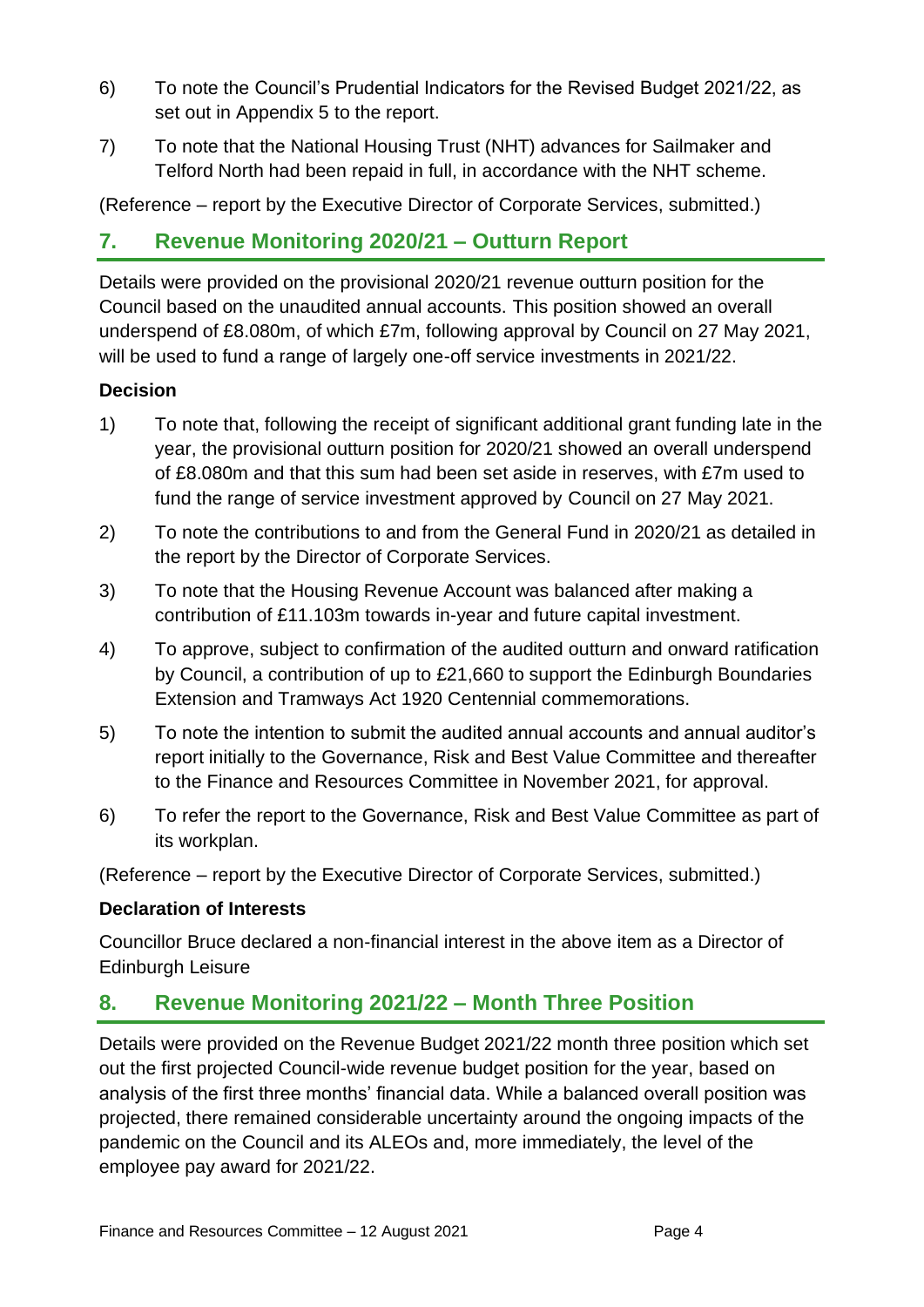#### **Decision**

- 1) To note that, based on current estimates of the in-year financial impacts of the pandemic, a balanced overall position was projected.
- 2) To note, nonetheless, the potential for further expenditure pressures to emerge during the remainder of the year given remaining uncertainty over its medium to longer-term impacts of the pandemic and thus the on-going need for pressures, savings delivery shortfalls and risks to be fully and proactively managed within Directorates and the Health and Social Care Partnership.
- 3) To note that, in light of the above, updates would continue to be provided to members of the Committee during the remainder of the year.
- 4) To refer the report to the Governance, Risk and Best Value Committee for scrutiny as part of its work programme.

(Reference – report by the Executive Director of Corporate Services, submitted.)

#### **Declaration of Interests**

Councillor Bruce declared a non-financial interest in the above item as a Director of Edinburgh Leisure

### **9. Resources Directorate: Revenue Budget Monitoring 2021/22 – Month Three position**

Details were provided on the projected three-month revenue monitoring position for services delivered by Resources Directorate, based upon actual expenditure and income to the end of June 2021 and expenditure and income projections for the remainder of the financial year. Services delivered by Resources Directorate were forecast to be within budget for 2021/22.

#### **Decision**

- 1) To note that services delivered by Resources Directorate were forecast to be within budget for 2021/22.
- 2) To note that due to the Coronavirus pandemic, it was anticipated there would be additional costs incurred and loss of income. These were currently forecast to be within the provision for Coronavirus additional costs and loss of income approved by Council on 27 May 2021.
- 3) To note that measures would continue to be progressed to identify additional savings required to offset budget pressures to achieve outturn expenditure in line with the approved revenue budget for 2021/22.
- 4) To note the ongoing risks to the achievement of a balanced revenue budget projection for services delivered by Resources Directorate.

(Reference – report by the Executive Director of Corporate Services, submitted.)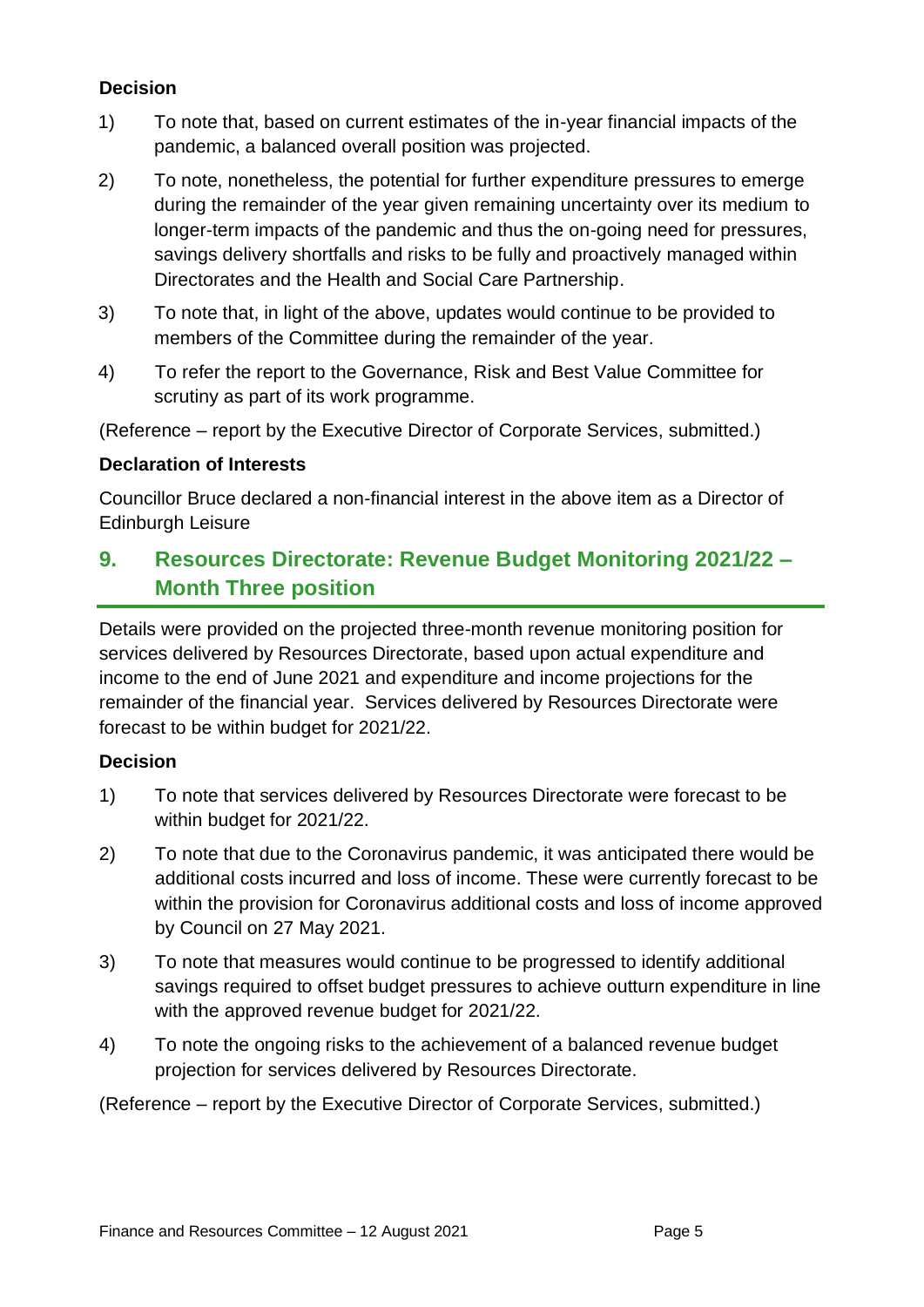### **10. Chief Executive's Services - Revenue Budget Monitoring 2021/22 - Month Three position**

Details were provided on the projected month three revenue budget monitoring position for Chief Executive's Services, based on actual expenditure and income to the end of June 2021 and expenditure and income projections for the remainder of the financial year. The Chief Executive's Services was projecting expenditure to be within budget for 2021/22 and the attainment of this position was subject to ongoing active management of risks and pressures.

#### **Decision**

To note that the forecast outturn expenditure would be within the approved revenue budget for Chief Executive's Services for 2021/22.

(Reference – report by the Executive Director of Corporate Services, submitted.)

### **11. Treasury Management: Annual Report 2020/21**

An update on Treasury Management activity in 2020/21 was provided. The Council had adopted the CIPFA Code of Practice on Treasury Management in the Public Sector, and under the code, an Annual Report on Treasury Management must be submitted to the Council after the end of each financial year.

#### **Decision**

- 1) To note the Annual Report on Treasury Management for 2020/21.
- 2) To refer the report to Council for approval.
- 3) To refer the report to the Governance, Risk and Best Value Committee for scrutiny.

(Reference – report by the Executive Director of Corporate Services, submitted.)

### **12. Update on the implementation of the Construction Charter**

An update was provided on the Council's promotion of the Construction Charter Commitments, which set out the expectations the Council had for those contractors who undertook construction work on the Council's behalf.

### **Decision**

To note the ongoing work of the Council in promoting the Construction Charter Commitments.

(Reference – report by the Executive Director of Corporate Services, submitted.)

### **13. Sustainable Procurement Strategy Annual Report - 2021**

The Sustainable Procurement Annual Report was presented which provided the Committee with an update on the activity and outcomes that had been delivered through the Strategy from 1 April 2020 to 31 March 2021. The Annual Report also recorded the impact the Covid-19 pandemic had had on the Council's procurement activity during the period in question.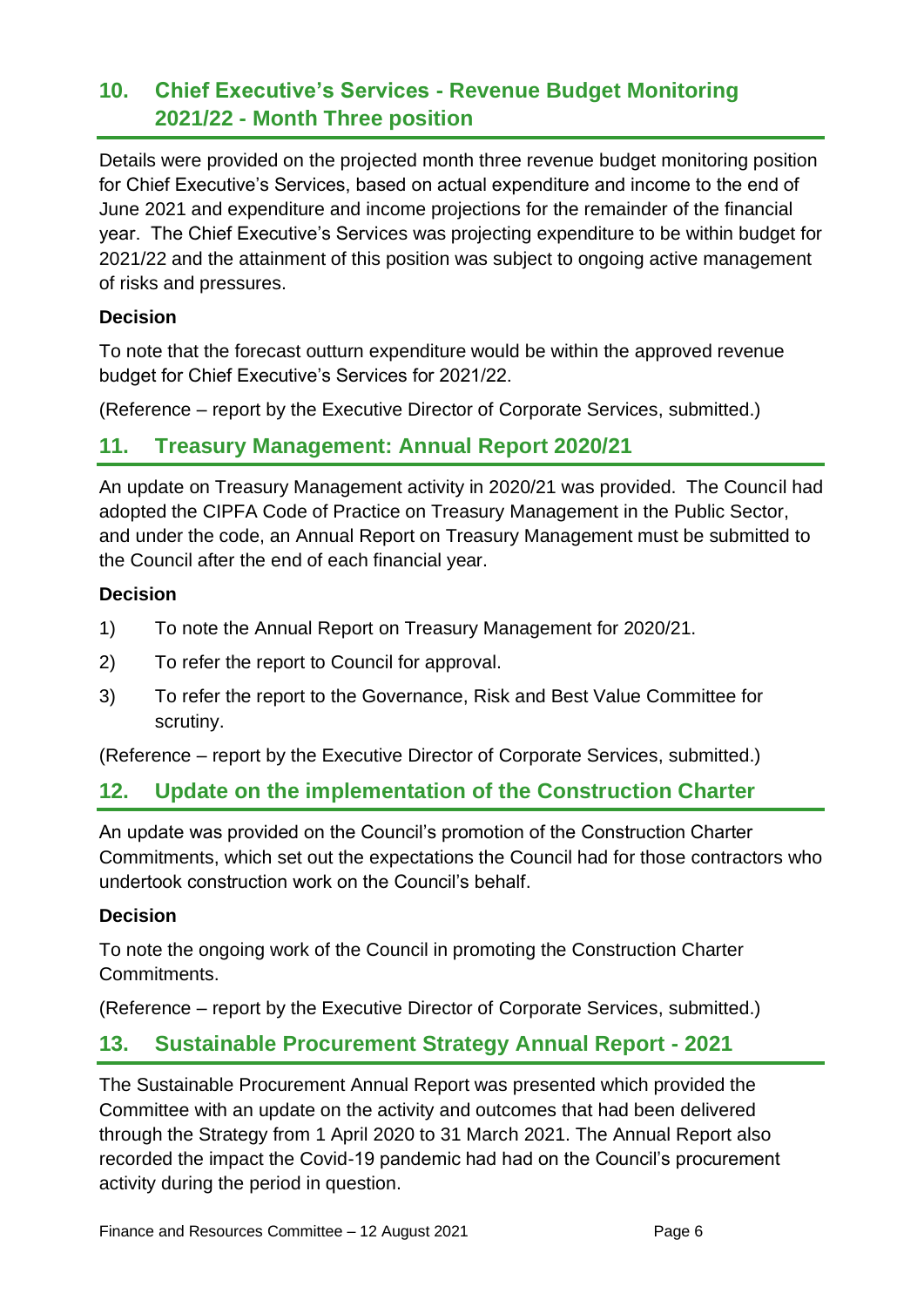### **Decision**

- 1) To note the report by the Executive Director of Corporate Services and approve the publication of the Sustainable Procurement Strategy Annual Report 2021.
- 2) To approve the updating of the Council's Sustainable Procurement Strategy (2020-2025), with references to Edinburgh being a carbon-neutral city by 2030 being replaced with Edinburgh being a net zero carbon city by 2030, as referred to in paragraph 4.9 of the report.

(Reference – report by the Executive Director of Corporate Services, submitted.)

### **14 Finance and Procurement Policies – Assurance Statement**

Details were provided of the annual review of the suite of Finance and Procurement Policies which had attested to their on-going currency, relevance and appropriateness.

### **Decision**

To note and be assured that the Finance and Procurement policies detailed in the report by the Executive Director of Corporate Services had been reviewed and were considered to remain current, relevant and fit-for-purpose.

(Reference – report by the Executive Director of Corporate Services, submitted.)

### **15. Workforce Insight and Controls - Annual Report**

A summary was provided of workforce insights for the core and flexible (agency and overtime) workforce for the 2020/21 financial year.

#### **Decision**

- 1) To note the progress made to date and the workforce trends over the period April 2020 to March 2021.
- 2) To refer the report to the Governance, Risk and Best Value Committee as part of its work programme.

(Reference – report by the Executive Director of Corporate Services, submitted.)

### **16. Award of a Contract for the Provision of Temporary Agency Staff, Permanent, Fixed-Term Contract and Short-Term Supply Resources – Coalition Addendum Update**

The Committee had approved the Award of a Contract for the Provision of Temporary Agency Staff, Permanent, Fixed-Term Contract and Short-Term Supply Resources and requested a further report on the opportunities and additional measures that could be introduced to further reduce agency worker spend by the Council.

Details were provided on the progress on identifying opportunities and additional measures that could be introduced to further reduce agency worker spend by the Council.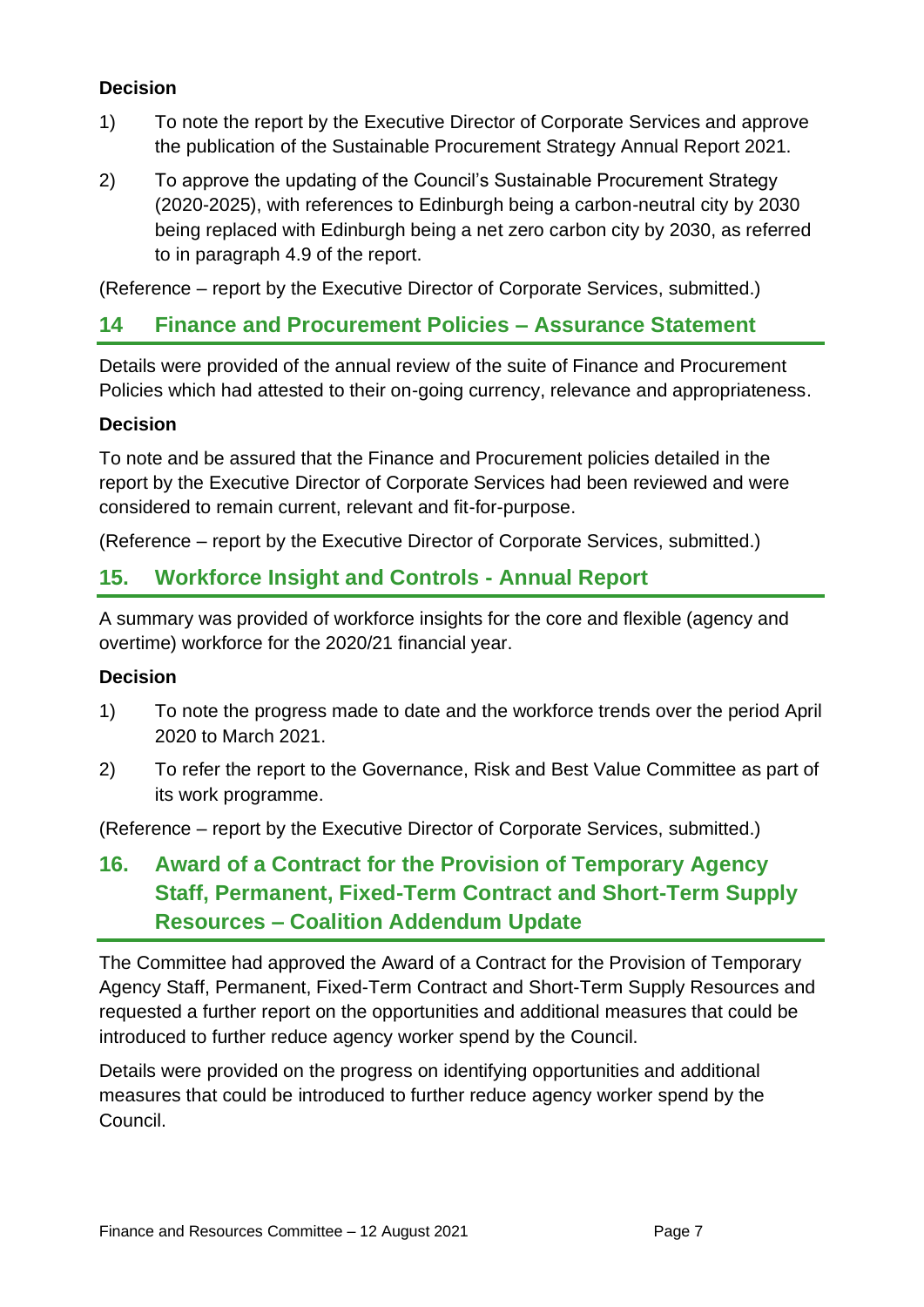### **Decision**

- 1) To note a further reduction of £1.7m in agency spend during 2020/21. This reduction meant agency spend had reduced by £4m (18.5%) over the last two financial years.
- 2) To refer the report to the Edinburgh Integration Joint Board to consider what steps, if any, could be taken to reduce agency worker spend by the Edinburgh Health and Social Care Partnership.
- 3) To note that an Officer Working Group jointly led by the Head of Human Resources and Head of Place Management had been established to provide further scrutiny on agency spend, amongst other workforce costs.
- 4) To note that the Council's Strategic Workforce Plan 2021-2024, as approved by the Policy and Sustainability Committee, committed to a number of workforce actions including the development of more detailed and operational Divisional workforce plans for specific areas which would include the management and controlled utilisation of flexible workforce (agency workers, casual workers and overtime).

(References – Finance and Resources committee of 21 January 2021 (item 12); report by the Executive Director of Corporate Services, submitted.)

### **17. Appointments to Working Groups 2021/22**

The Finance and Resources Committee was required to appoint the membership of its Working Groups for 2021/22. The proposed membership, structures and remits of each were detailed in Appendices 1 to 3 of the report by the Executive Director of Corporate Services.

#### **Decision**

- 1) To appoint the membership of the Joint Consultative Group as detailed in Appendix 1 to the report with the adjustment of Councillor Miller replacing Councillor Main.
- 2) To appoint the membership of the Elected Member ICT and Digital Sounding Board in Appendix 2 to the report.
- 3) To appoint the membership of the Council Health and Safety Consultation Forum in Appendix 3 to the report.
- 4) To postpone the re-appointment of the Property Sub-Committee until such time as a meeting of the Sub-Committee was deemed necessary.
- 5) To approve the remits of the Joint Consultative Group, Elected Member ICT and Digital Sounding Board, and the Council Health and Safety Consultation Forum 2021/22 as set out in Appendices 1 to 3 of the report.

(Reference – report by the Executive Director of Corporate Services, submitted.)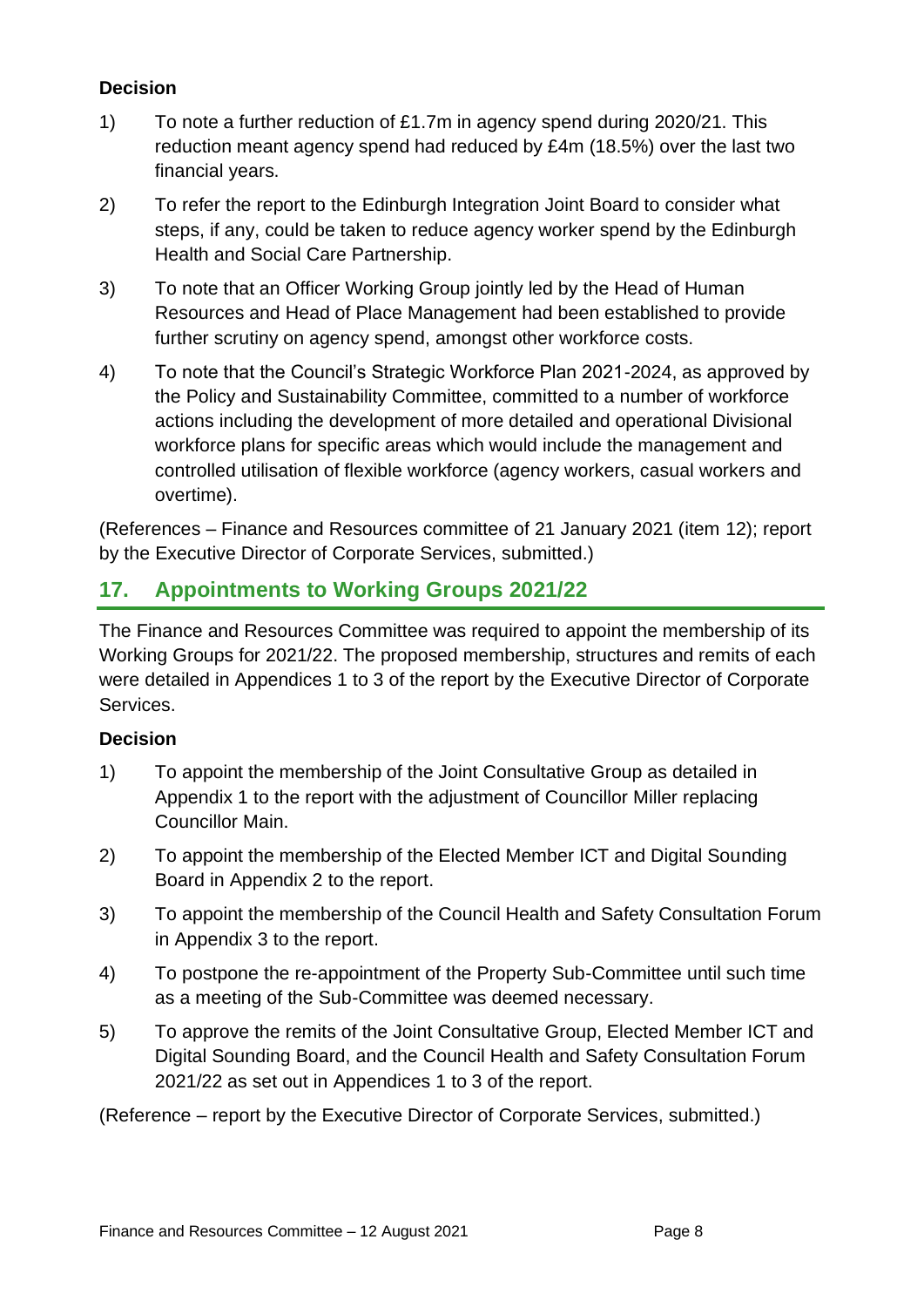### **18. Asset Management Works Programme – 2020/2021 Update**

An update was provided on the progress of the Asset Management Works (AMW) Programme, with the programme now having completed three full years of delivery. The report provided details of the AMW's achieved in 2020/2021 and their positive impact on the condition of the Council's operational estate; the impact of Covid-19 on programme delivery; and forecast how the programme would evolve in the final two years and beyond to meet Council objectives and sustainability initiatives such as EnerPHit.

### **Decision**

- 1) To note that due to Covid-19, the pace of delivery of the five-year Asset Management Works Programme had slowed down in 2020-2021; but the overall programme was on schedule.
- 2) To note the continuing positive impact of the AMW Programme by improving the asset condition of the operational assets (in 2020/2021 approximately 1.5% improvement in overall asset condition) and the associated benefits they brought to the stakeholders such as better building environments for users.
- 3) To note the actual 2020/2021 spend was £14,517,343; and which represented 48.4% of the 2020/2021 indicative budget.
- 4) To note the overall five-year AMW Programme capital spend remained ahead of schedule. Up to the end of March 2021, with 60% of the programme time expended, the total AMW Programme spend was at 69.9%.
- 5) To note the additional funding required in the programme as proposed in the Capital Budget Strategy to ensure programme progress and as the AMW Programme had been identified as the future delivery route for 'EnerPHit'.

(Reference – report by the Executive Director of Place, submitted.)

### **19. Provision of Stair Cleaning Services Framework**

Approval was sought to award a Framework Agreement for the provision of a stair cleaning service for a period of up to four years, with the service as outlined in the service specification awarded to the first ranked supplier, ISS Facility Services Limited.

#### **Decision**

- 1) To approve the appointment to a Framework Agreement for the provision of a city-wide stair cleaning service to:
	- a) ISS Facility Services Limited;
	- b) Caledonian Maintenance Services Limited; and
	- c) Perfect Clean Edinburgh Limited.
- 2) To approve the award of contract for the service to the first ranked supplier, ISS Facility Services Limited.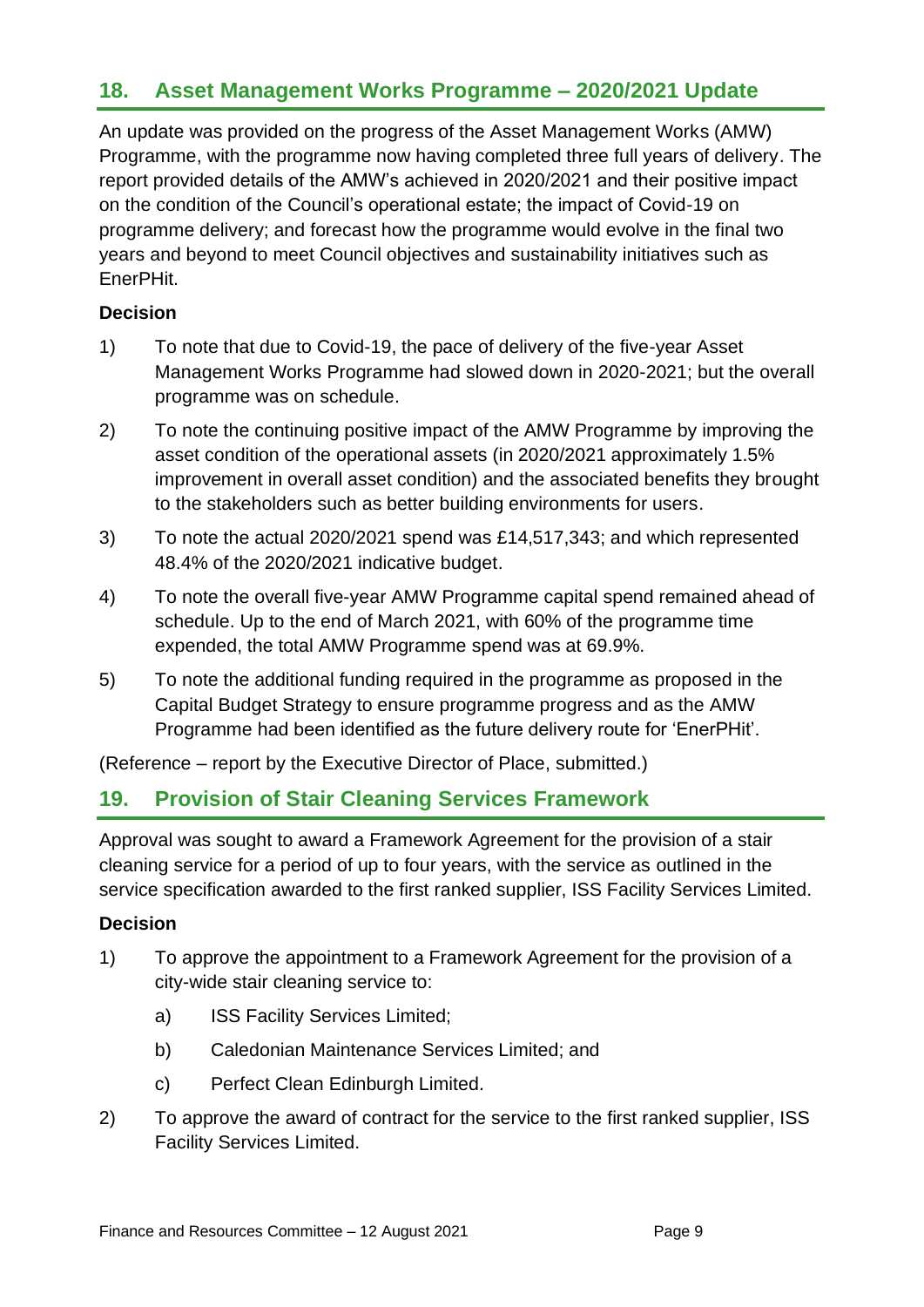- 3) To note the commencement of the contract from 1 September 2021 for an initial period of two years with the option to extend to a maximum period of 24 months.
- 4) To note the total estimated value for the contract of £4m over the maximum fouryear period.

(Reference – report by the Executive Director of Place, submitted.)

### **20. Contract for Provision of Enhanced Cleaning Services**

To mitigate further delays in the contract provision of enhanced cleaning services in response to COVID-19, approval was sought to delegate authority to the Executive Director of Place, in consultation with the Convener and Vice-Convener of the Committee, to award a contract for the provision of such services once the ongoing tender process had been completed, the process having been delayed due to the impact of the COVID-19 pandemic.

#### **Decision**

- 1) To delegate authority to the Executive Director of Place, in consultation with the Convener and Vice-Convener of the Finance and Resources Committee, to award a contract to enable the continued provision of enhanced cleaning services as part of the Council's property estate protection against COVID-19 with the award anticipated in early October 2021.
- 2) To approve an extension of the existing waiver under the Contract Standing Orders for the provision of enhanced cleaning services by RON Services Limited until 31 December 2021, at an estimated cost of £750,000, to ensure there was sufficient flexibility and contingency to allow the above-mentioned award and implementation of a new contract to complete.

(Reference – report by the Executive Director of Place, submitted.)

### **21. Supported Bus Service 400 – Extension via Waiver**

Approval was sought to continue to extend a supported bus service contract with Lothian Buses for the number 400 off-peak service, via a waiver of the Council's Contract Standing Orders. This would be in place initially for one year, with the option of a further year if necessary and the overall cost to the Council of this waiver would be in the region of £350,000.

#### **Decision**

- 1) To approve an extension, via a waiver of the Council's Contract Standing Orders to support the off-peak operation of the Lothian Buses service 400. This extension would be for a one year period with the option of a further year if necessary.
- 2) To note the overall cost to the Council of this waiver would be in the region of £350,000 over this two year period. This remained within the existing annual supported bus services budget allocation.

(Reference – report by the Executive Director of Place, submitted.)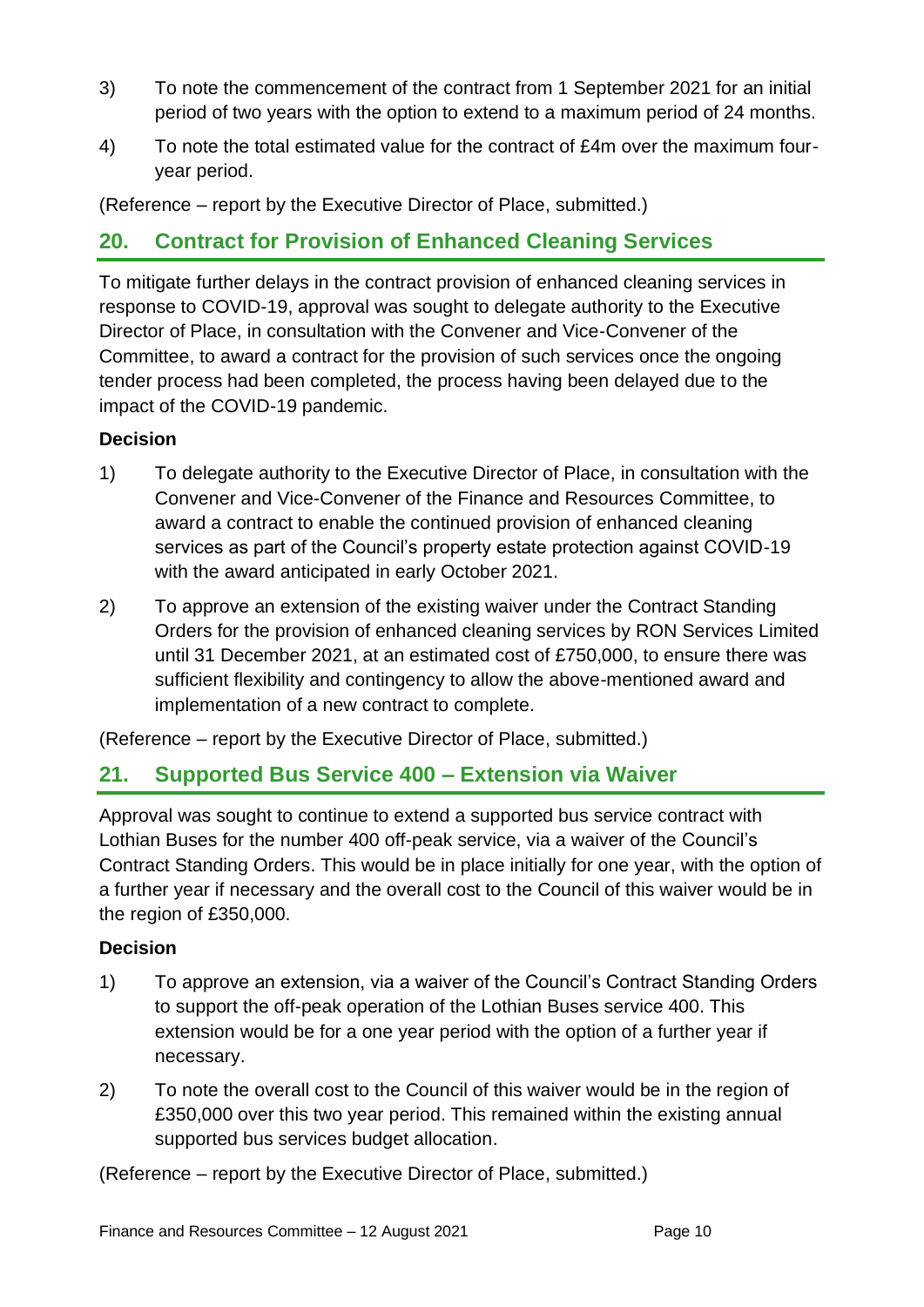### **22. Edinburgh Shared Repairs Service (ESRS), Property Enquiry Certificate (PEC) Charges – Short Life Working Group Outcome**

Following consideration of a petition the Committee had agreed to set up a short life working group to consider further the Council process involved in a property search of statutory notices during the sale of tenement flats in the city.

Details were provided on the proposed outcome from the working group which had met on 14 June 2021 to consider a discussion paper containing options to address the concerns raised in the petition.

### **Decision**

- 1) To note the recommendation from the working group to refund charges for statutory notice Property Enquiry Certificate reports showing no debt was outstanding and that this needed to be considered as part of the 2022/2023 budget setting exercise.
- 2) To note the financial implications of this change in procedure on future budget forecasts.

(Reference – report by the Executive Director of Place, submitted.)

### **23. Waiver Extension – Engineering Inspections**

Details were provided on the contract extension for Engineering Inspection Services to Zurich Municipal, through a waiver of the Contract Standing Orders, to run until 30 September 2022, at an estimated value of £187,911. This contract extension had been awarded as an urgent decision in accordance with section 4.1 of the Council's Committee Terms of Reference and Delegated Functions, the Executive Director of Place having taken that decision in consultation with Convener and Vice-Convener of the Finance and Resources Committee, subject to it being reported to the Committee.

The proposed extension and subsequent tender of the Engineering Inspection Services contract would be fully retendered as part of the Council's insurance programme and managed by Insurance Services thereafter, with individual operational services responsible for the accuracy of information provided on an ongoing basis.

### **Decision**

- 1) To note the contract extension for the Engineering Inspections Services to Zurich Municipal until 30 September 2022, through a waiver of the Contract Standing Orders, at an estimated total cost of £187,911. This contract extension was awarded as an urgent decision in accordance with section 4.1 of the Council's Committee Terms of Reference and Delegated Functions by the Executive Director of Place, in consultation with the Convener and Vice Convener of the Finance and Resources Committee.
- 2) To note that the replacement contract would be retendered and would be managed by Insurance Services with individual operational services responsible for the accuracy of information provided on an ongoing basis.

(Reference – report by the Executive Director of Place, submitted.)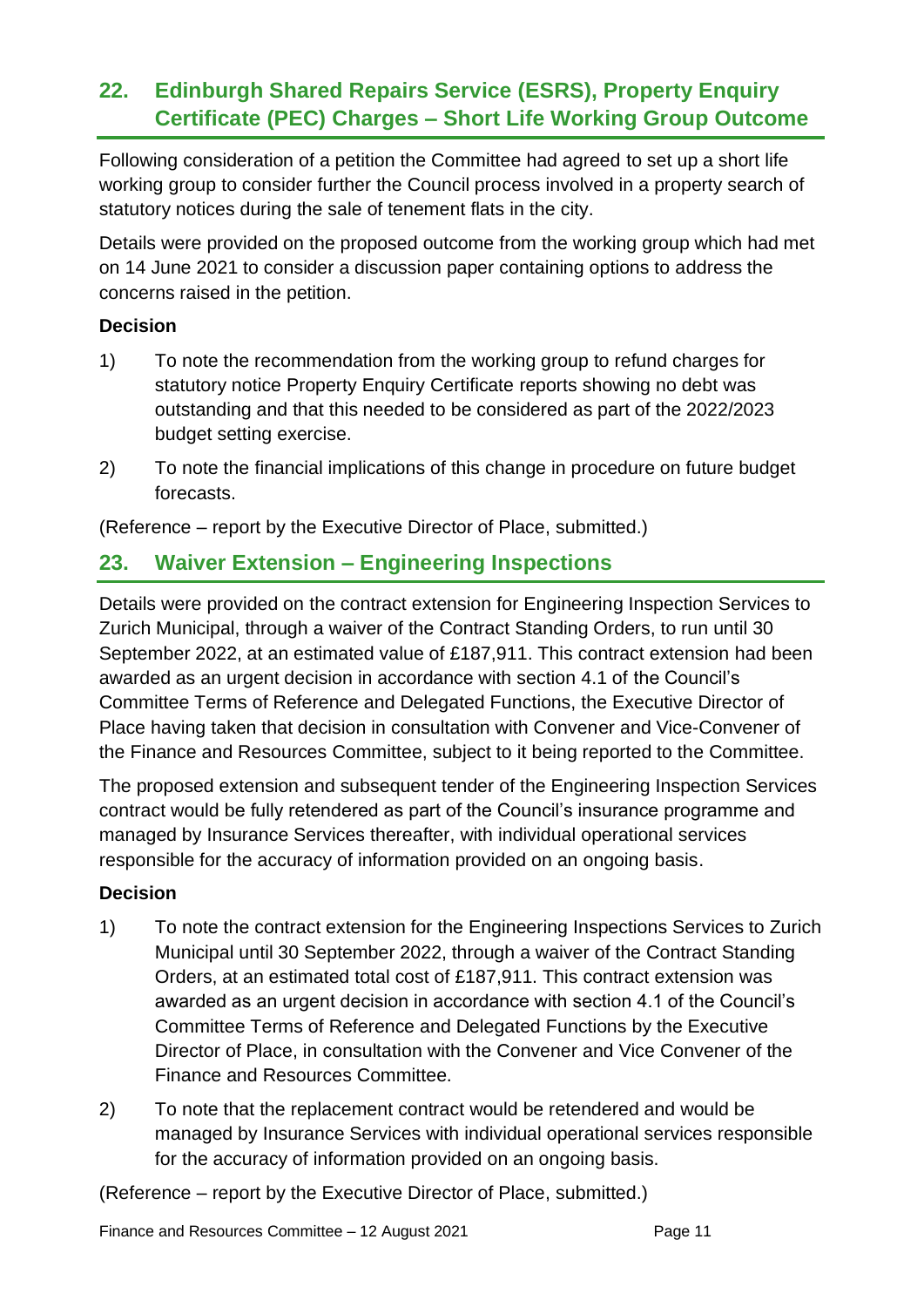### **24. Waiver to Extend Contracts for Domestic Abuse**

Approval was sought to extend the Council's current domestic abuse contracts for 12 months from 1 April 2022 to 31 March 2023. These contracts had an annual value of £1,091,889 and were provided by three Service Providers – Edinburgh Women's Aid, Four Square Scotland and Shakti Women's Aid.

#### **Decision**

To approve the request to extend current domestic abuse contracts due to the impact of Covid-19.

(Reference – report by the Interim Executive Director of Education and Children's Services, submitted.)

### **25. Extension of Pupil Equity Funding Open Framework Agreement CT2232**

Approval was sought for the extension of the Pupil Equity Funding Open Framework for a period of 18 months to promote access and enable compliant commissioning of services focused on closing the poverty related attainment gap in schools. The extension would allow Edinburgh schools the continued access to 106 providers as detailed in Appendix 1 to the report by the Interim Executive Director of Education and Children's Services.

#### **Decision**

To agree to allow the waiver of Contract Standing Orders to permit the extension of the Pupil Equity Funding Open Framework for the duration of 18 months to ensure continuity of the service provisions.

(Reference – report by the Interim Executive Director of Education and Children's Services, submitted.)

### **26. Contract Award Recommendation Report for the Supply and Delivery of Furniture and Furnishings for Temporary Accommodation**

Approval was sought to award the contract for the Supply and Delivery of Furniture and Furnishings to CF Services Limited to commence on 24 August 2021 for an initial period of three years with the option to extend for a further 12-month period.

#### **Decision**

- 1) To approve the award of the contract for the Supply and Delivery of Furniture and Furnishings to CF Services Limited.
- 2) To approve the commencement of the contract on 24 August 2021 for a period of three years with the option to extend for a further 12-month period, at a total estimated cost of £4m.

(Reference – report by the Interim Executive Director of Education and Children's Services, submitted.)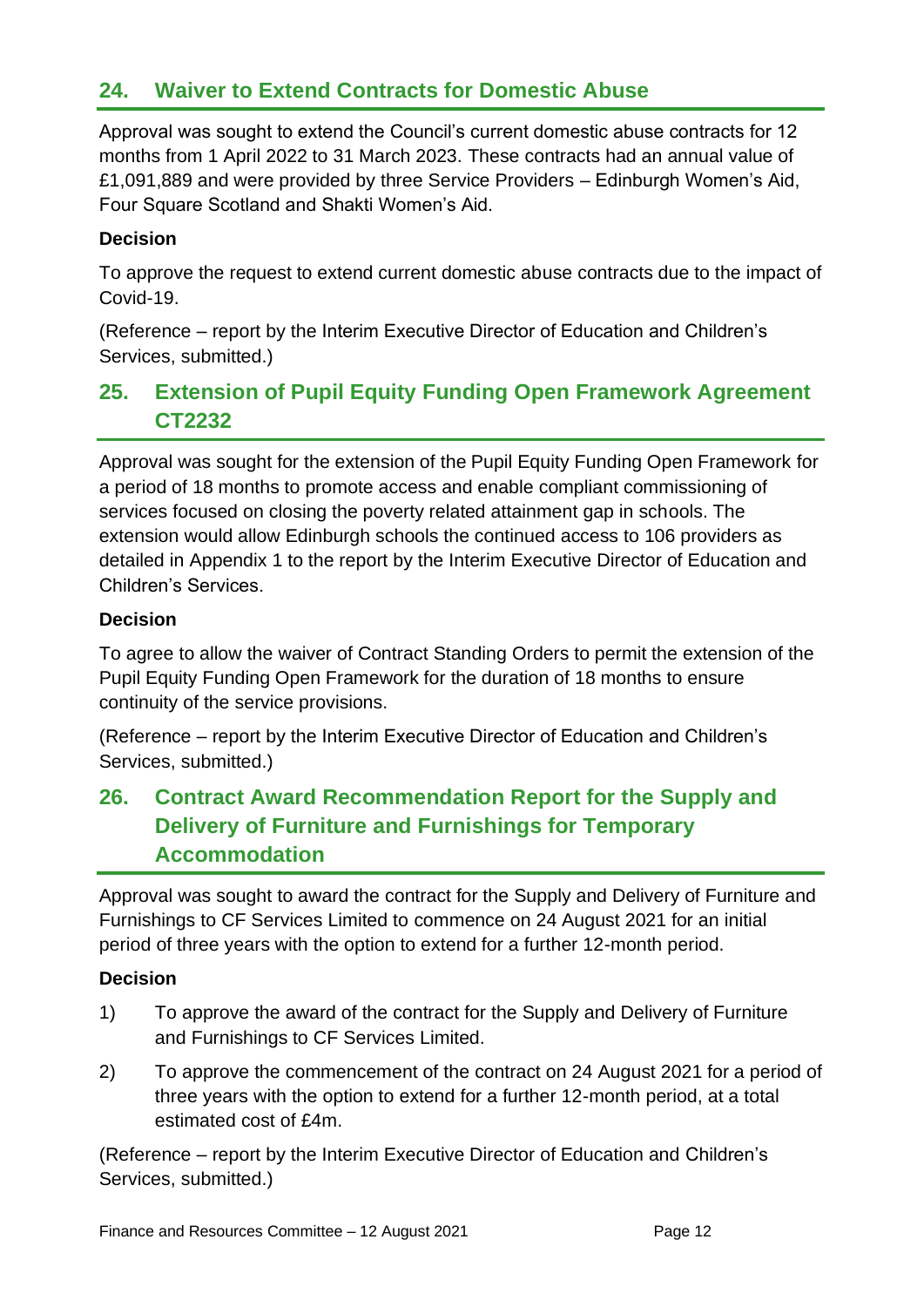### **27. Health and Social Care Contracting Update**

Details were provided on the current Health and Social Care Partnership commissioning activity and how this impacted on contractual arrangements including the requirement to waive the requirement of Contract Standing Orders to allow contracts to be extended at the expiry of the current contract duration.

#### **Decision**

To approve the waiver of Contract Standing Orders to allow the award of contract extensions to the providers for the value and duration as set out in the appendix to the report by the Chief Officer, Edinburgh Health and Social Care Partnership.

(Reference – report by the Chief Officer, Edinburgh Health and Social Care Partnership, submitted.)

### **28. Attendance at London Real Estate Forum**

The Convener ruled that the following item, notice of which had been given at the start of the meeting, be considered as a matter of urgency to allow the Committee to give early consideration to the matter.

Details were provided on the London Real Estate Forum (LREF) which was taking place in London from 28-30 September 2021. The Scottish Cities Alliance (SCA) was staging a programme of wraparound events on the theme of resilient cities.

#### **Decision**

To agree to the attendance of the Council Leader and Depute Leader at the London Real Estate Forum and wraparound events as detailed in the report by the Executive Director of Place.

(Reference – report by the Executive Director of Place, submitted.)

### **29. Internal Audit: Overdue Findings and Key Performance Indicators as at 27 April 2021 – referral from the Governance, Risk and Best Value Committee**

The Governance, Risk and Best Value Committee had referred a report on Internal Audit Overdue Findings and Key Performance Indicators as at 27 April 2021, which provided an overview of the status of the overdue Internal Audit findings as at 27 April 2021 to the Finance and Resources Committee for information.

#### **Decision**

To note the report by the Governance, Risk and Best Value Committee.

(References – Governance, Risk and Best Value Committee 8 June 2021 (item 5): referral from the Governance, Risk and Best Value Committee, submitted.)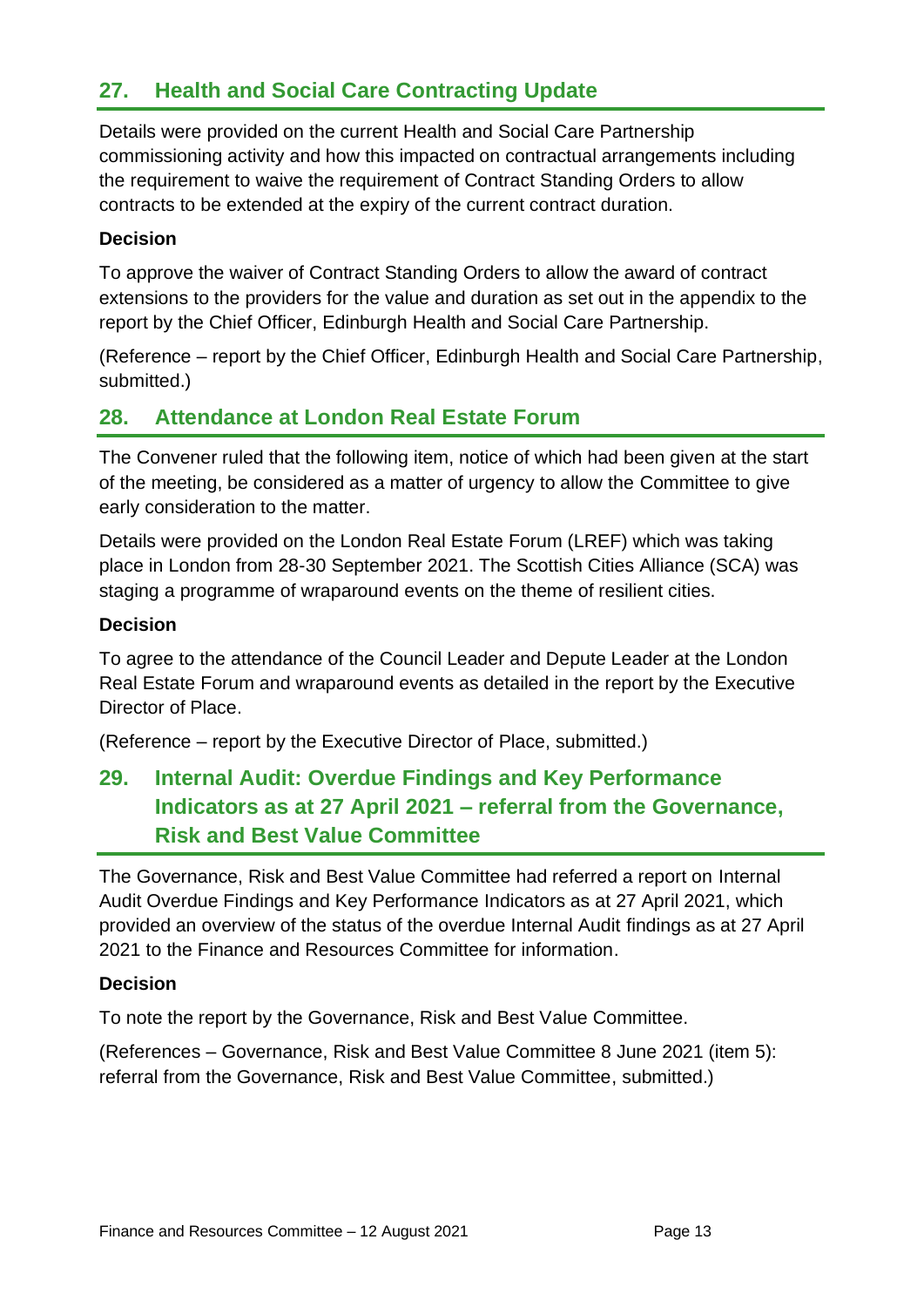### **30. Workforce Dashboard**

A summary was provided of workforce metrics for the core and flexible workforce, absence, transformation/redeployment, risk, and performance, for the period of May 2021.

#### **Decision**

To note the workforce information contained in the dashboard.

(Reference – report by the Executive Director of Corporate Services, submitted.)

### **31. Servitude for Pipe Diversion at Hopetoun Road, South Queensferry**

Approval was sought for the granting of a Deed of Servitude to Ambassador Homes for the diversion of a 375mm diameter sewer pipe approximately 109m in length.

#### **Decision**

To approve the granting of a Deed of Servitude in favour of Ambassador Homes Limited under the terms and conditions outlined in the report by the Executive Director of Place.

(Reference – report by the Executive Director of Place, submitted.)

### **32. Proposed Lease Extension for Kings Theatre and Proposed New Lease for Festival Theatre**

Approval was sought for the granting of a 50-year lease extension on the King's Theatre and a 52-year lease of Festival Theatre (this would result in the leases being coterminus) to Capital Theatres Limited on the terms and conditions outlined in the report by the Executive Director of Place.

#### **Decision**

To approve the lease extension for the Kings Theatre and new lease of the Festival Theatre to Capital Theatres Limited on the terms outlined in the report and on other terms and conditions to be agreed by the Executive Director of Place.

(Reference – report by the Executive Director of Resources, submitted.)

### **33. Plots K and L, Greendykes – Proposed Transfer to Housing Revenue Account**

Approval was sought for the transfer of the site at Plots K and L, Greendykes to the Housing Revenue Account on the terms and conditions outlined in the report by the Executive Director of Place.

#### **Decision**

1) To approve the transfer of Greendykes North Plots K and L at Craigmillar. To the Housing Revenue Account on the terms outlined in the report and on other terms and conditions to be agreed by the Executive Director of Place.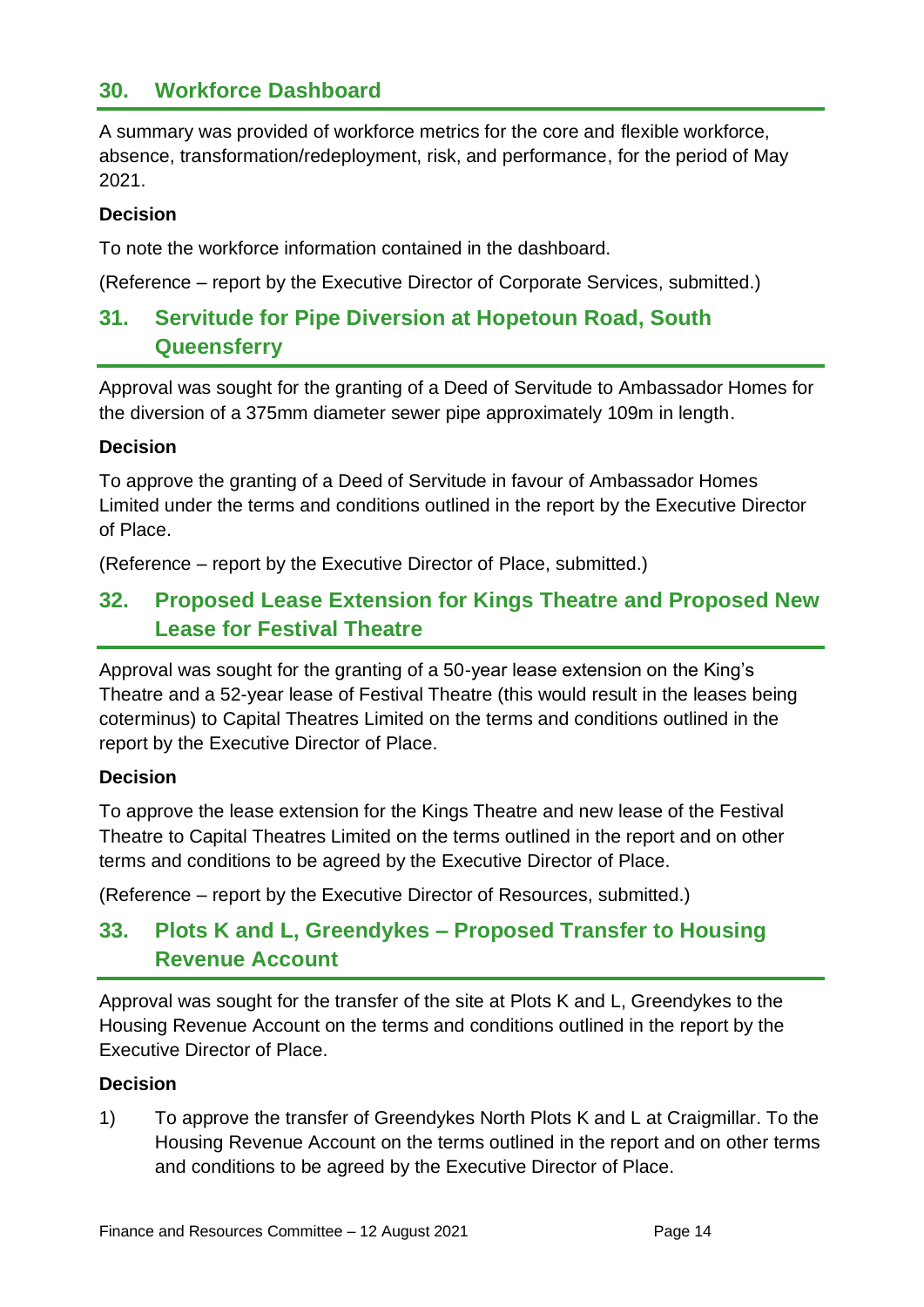2) To instruct the EDI Board on the necessary steps to proceed with the transfer.

(Reference – report by the Executive Director of Place, submitted.)

### **34. Granton Station, Granton Waterfront, Edinburgh – Proposed Lease**

Details were provided on the former Granton Station which was currently being refurbished to bring the historic building back into use as an enterprise hub together with derelict land, in front of the building, being developed into a high-quality public square. It was anticipated that works would complete in early 2022.

Approval was sought to lease the building, on completion of the works, to Wasps Ltd, on the terms and conditions outlined in the report.

#### **Decision**

To approve a 25-year lease of Granton Station to Wasps Ltd on the terms outlined in this report and on other terms and conditions to be agreed by the Executive Director of Place.

(Reference – report by the Executive Director of Place, submitted.)

### **35. Second Floor, Ratho Park (Phase 3), Edinburgh – Proposed New Lease**

Approval was sought to grant a 20-year lease on the second floor office suite at Phase 3 Ratho Park, Newbridge which had been vacant since August 2018 with little interest during marketing, to Nykobing Ltd on the terms and conditions outlined in the report by the Executive Director of Place.

#### **Decision**

To approve a new 10-year lease to Nykobing Ltd of the second Floor Office Suite, Ratho Park – Phase 3, on the terms outlined in the report and on other terms and conditions to be agreed by the Executive Director of Place

(Reference – report by the Executive Director of Place, submitted.)

### **36. Trinity Apse, Edinburgh – Proposed New Lease**

Approval was sought to grant a new 10-year lease of Trinity Apse to The Crafting Cartel Limited on the terms and conditions outlined in the report by the Executive Director of Place.

#### **Decision**

To approve a new 10-year lease to The Crafting Cartel at Trinity Apse, 10 Chalmers Close, Edinburgh on the terms outlined in the report and on other terms and conditions to be agreed by the Executive Director of Place.

(Reference – report by the Executive Director of Place, submitted.)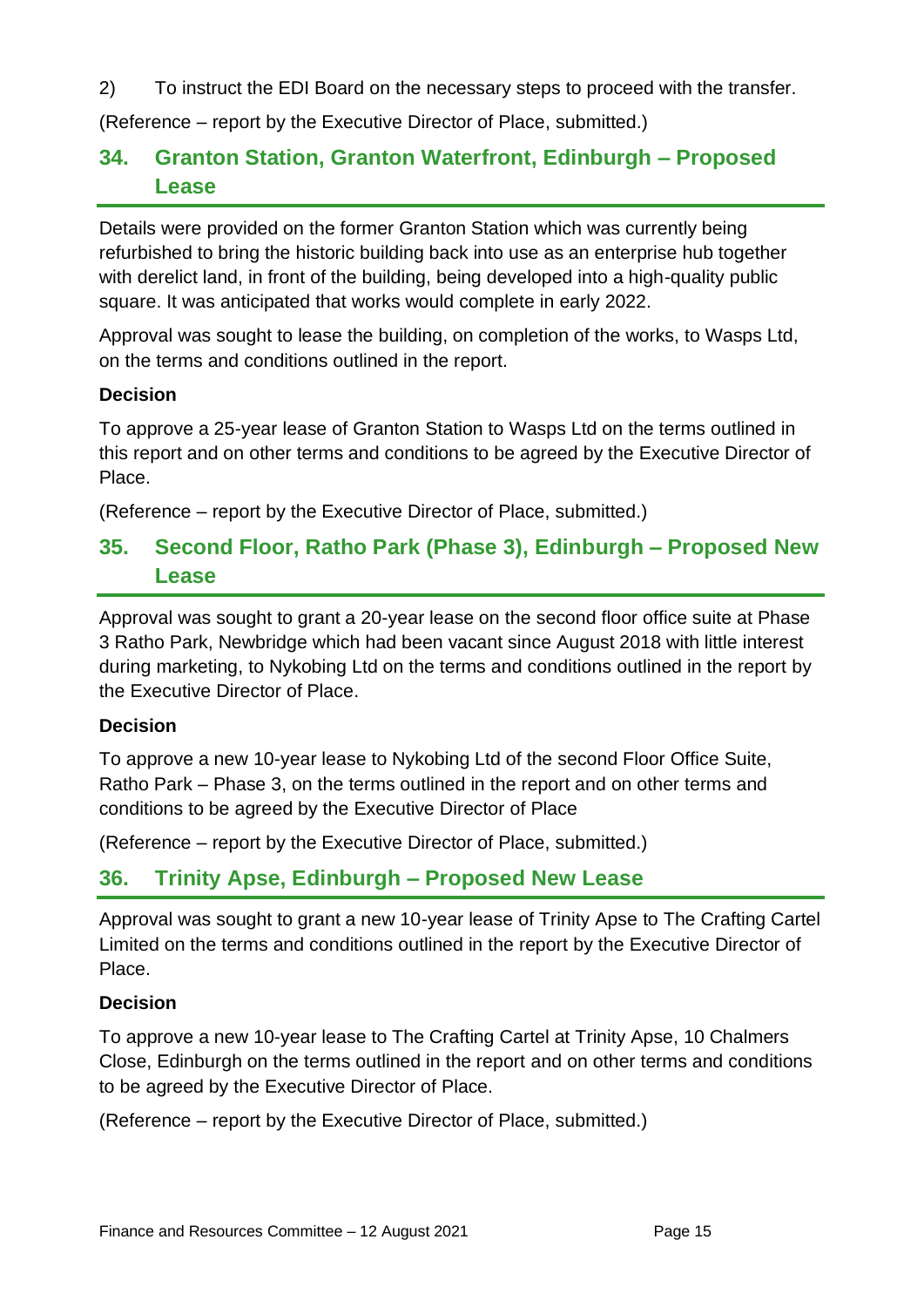### **37. Award of Contracts for IP Video Surveillance System and Fibre Network**

Approval was sought for the award of two contracts for the provision and maintenance of an IP Video Surveillance System to North SV Limited at a total value of £2,652,450; and the provision of Fibre Network to British Telecommunications plc at a total value of £866,550.

### **Decision**

- 1) To approve the award of a contract for the delivery of Internet Protocol (IP) Video Surveillance System (Lot 1) to North SV Limited at a total value of £2,652,450.
- 2) To approve the award of a contract for the provision of Fibre Network (Lot 2) to British Telecommunications plc at a total value of £866,550.
- 3) To approve the commencement of the two contracts on 6 September 2021 for an initial period of five years with two optional extensions of three and two years undertaken at the sole discretion of the Council.

(Reference – report by the Interim Executive Director of Education and Children's Services, submitted.)

### **38. Chief Officer Voluntary Redundancy Business Case**

The Committee, in terms of Section 50(A)(4) of the Local Government (Scotland) Act 1973, excluded the public from the meeting during consideration of the following item of business for the reason that it involved the likely disclosure of exempt information as defined in Paragraphs 1 and 6 of Part 1 of Schedule 7(A) of the Act.

Details were provided on an urgent decision which had been taken in accordance with section 4.1 of the Council's Committee Terms of Reference and Scheme of Delegation to Officers, by the Chief Executive, in consultation with the Convener and Vice Convener of Finance and Resources to approve a Voluntary Redundancy (VR) Business Case for a Chief Officer.

#### **Decision**

- 1) To note that following Council approval 27 May 2021 to progress with the Senior Leadership Review, the internal phase of the Senior Leadership Review had now been completed, resulting in a number of internal appointments to new Chief Officer roles in line with the Council's approved Organisational Change Policy.
- 2) To note as a result of this phase of implementation being completed and associated statutory obligations, an urgent decision in accordance with section 4.1 of the Council's Committee Terms of Reference and Scheme of Delegation to Officers was taken by the Chief Executive, in consultation with the Convener and Vice Convener of Finance and Resources to approve a Voluntary Redundancy (VR) Business Case for a Chief Officer.

(Reference – report by the Chief Executive, submitted.)